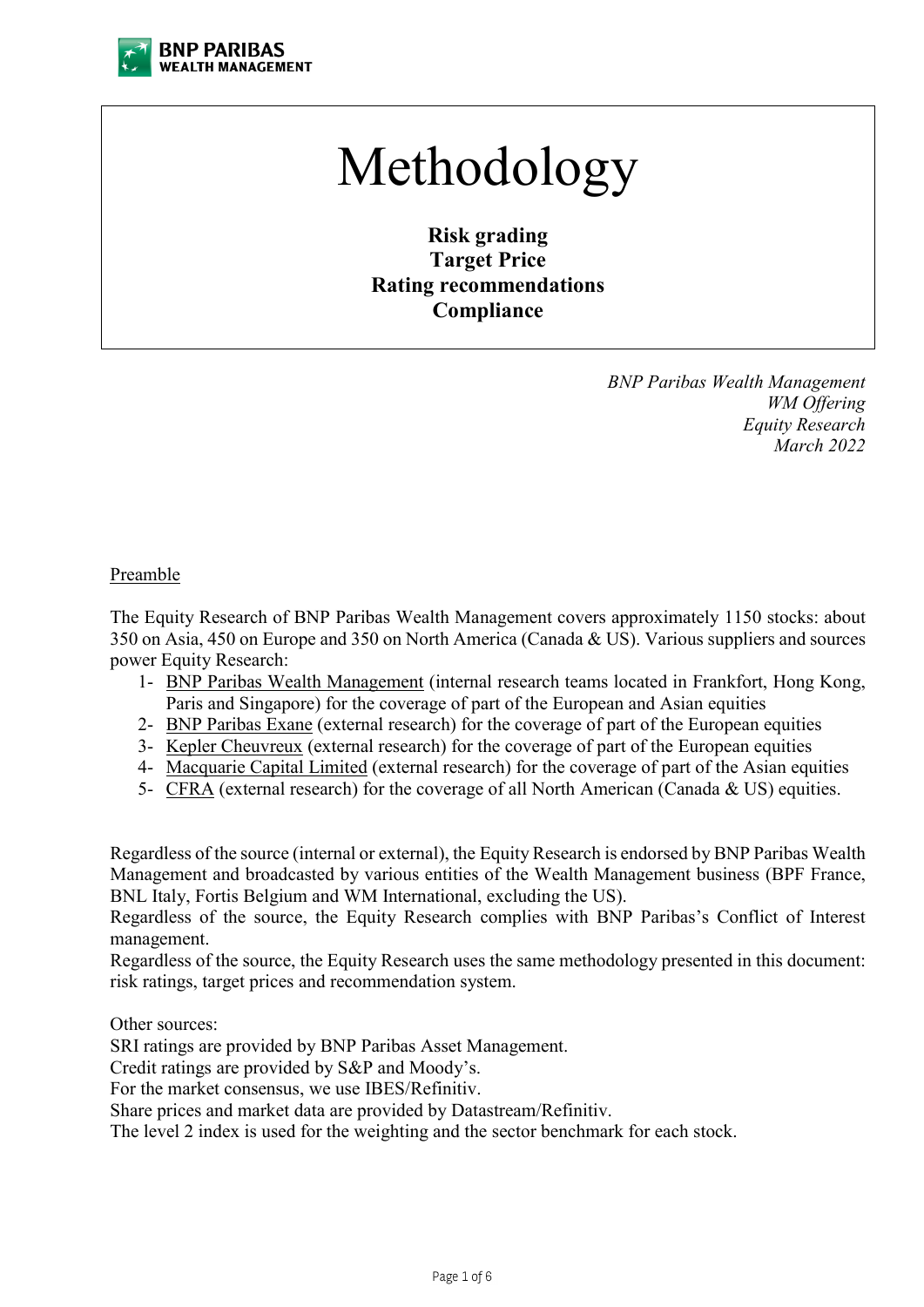

Desknote:

The equity research of a listed company is formatted in a document called "desknote". On the first pages of the document are the following elements: opinion, target price, risk rating, the main ratios, description of the activity, comments (investment thesis, valuation method, risks …) On the last three pages are displayed: graphs, past performances, evolution of the consensus, ratios of peers, weight of the various recommendations within the universe monitored, history of recommendations and price targets on the last 12 months, definition of risks and recommendations, the disclaimer with a link to conflicts of interest.

For external sources, the original language is English.

For internal sources, the original language can be either Dutch, English, French, German or Italian. Regardless of the source, Desknote can be translated if needed.

Desknotes are displayed into 5 brands: *BNP Paribas Wealth Management, BNP Paribas Banque Privée, BNP Paribas Fortis Private Banking, BNL-BNP Paribas Private Banking* and *BNL-BNP Paribas LIFE BANKER*.

## **A. Risk grading**

Risk gradings form an integral part of a recommendation.

There are three risk gradings: R1, R2 and R3.  $R1 = low$  risk,  $R2 = average$  risk,  $R3 = high$  risk

We attribute a risk rating to each stock that we cover. The same risk rating system and methodology are used for all equities (all regions and sources).

Base of the risk grading

A risk grading is founded on six tangible criteria:

1) market capitalisation 2) free float 3) daily trading volumes 4) beta 5) volatility

6) solvency

Rating criteria can be reconfigured depending on market conditions. The parameters can be changed without prior notice.

Risk gradings form a risk scale within the equity asset class, which by nature carries higher risks than bonds or funds. This means that they are not intended as "absolute" risk gradings, but reflect a stock's "relative" risk grading within the equity asset class.

The first 5 tangible criteria are updated daily based on the most recent closing price. Updates of solvency, the last criteria, depend on the frequency of the suppliers' updates: S&P and/or Moody's.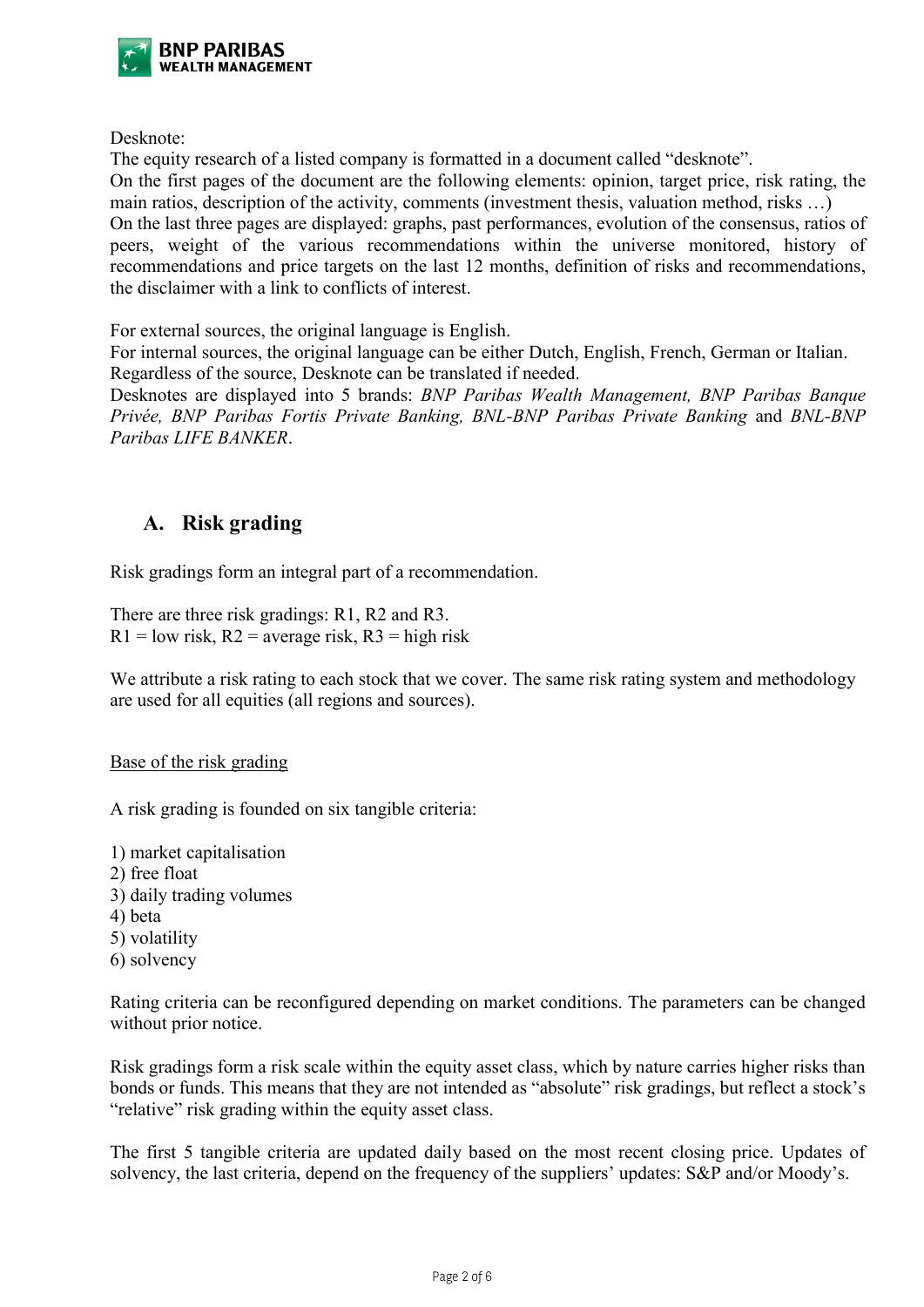

For each publication of financial analysis, the risk rating is based on the most recently available information.

Risk ratings can be changed without prior notice.

|                                                     |                                                                                                                                                                                                                                                                                                                                                                                                                                                                                                                                                                  |                                           | <b>Risk grading methodology</b>                                        |                       |                                |                                         |                |
|-----------------------------------------------------|------------------------------------------------------------------------------------------------------------------------------------------------------------------------------------------------------------------------------------------------------------------------------------------------------------------------------------------------------------------------------------------------------------------------------------------------------------------------------------------------------------------------------------------------------------------|-------------------------------------------|------------------------------------------------------------------------|-----------------------|--------------------------------|-----------------------------------------|----------------|
| $R1$ = low risk - R2 = medium risk - R3 = high risk |                                                                                                                                                                                                                                                                                                                                                                                                                                                                                                                                                                  |                                           |                                                                        |                       |                                | Risk **                                 |                |
| Tangible criteria *                                 |                                                                                                                                                                                                                                                                                                                                                                                                                                                                                                                                                                  |                                           |                                                                        |                       |                                |                                         |                |
| Market<br>capitalisation                            |                                                                                                                                                                                                                                                                                                                                                                                                                                                                                                                                                                  | Average<br>daily                          | <b>Beta</b><br>2,5 years                                               | Volatility<br>over    | Solvency<br>S&P et Moody's *** |                                         |                |
| total                                               | free<br>float                                                                                                                                                                                                                                                                                                                                                                                                                                                                                                                                                    | trading<br>over<br>1 year                 | relative to<br>local<br>index                                          | 1 year                | all<br>sectors                 | long term rating<br>insurance<br>sector |                |
| $\,<$<br>1 bn<br>$\xi$ / \$                         | $\,<$<br>$0,5$ bn<br>$\xi$ / \$                                                                                                                                                                                                                                                                                                                                                                                                                                                                                                                                  | $\,<\,$<br>$0,5$ m<br>$\xi$ / \$          | β<br>$\, > \,$<br>1,7                                                  | Vol.<br>$\,$<br>60%   | rating $\leq$<br>BBB-<br>Baa3  | rating $\leq$<br>A-<br>A <sub>3</sub>   | R3             |
|                                                     |                                                                                                                                                                                                                                                                                                                                                                                                                                                                                                                                                                  |                                           | If one of these tangible criteria is satisfied, the risk grading is R3 |                       |                                |                                         |                |
| $\geq 1$ bn<br>$\leq 5$ bn<br>$\xi$ / \$            | $\geq 0.5$ bn<br>$\leq$ 3 bn<br>$\xi$ / \$                                                                                                                                                                                                                                                                                                                                                                                                                                                                                                                       | $\geq 0.5$ m<br>$\leq 30$ m<br>$\xi$ / \$ | β<br>$\leq$<br>1,7                                                     | Vol.<br>$\leq$<br>60% | note $\geq$<br>BBB-<br>Baa3    | note $\geq$<br>$A-$<br>A <sub>3</sub>   | R <sub>2</sub> |
|                                                     |                                                                                                                                                                                                                                                                                                                                                                                                                                                                                                                                                                  |                                           | If one of these tangible criteria is satisfied, the risk grading is R2 |                       |                                |                                         |                |
| ><br>5 bn<br>$\xi$ / \$                             | $\,>\,$<br>3 bn<br>$\xi$ / \$                                                                                                                                                                                                                                                                                                                                                                                                                                                                                                                                    | $\, > \,$<br>30 m<br>$\xi$ / \$           | β<br>$\leq$<br>1,7                                                     | Vol.<br>$\leq$<br>60% | rating $\geq$<br>BBB-<br>Baa3  | rating $\geq$<br>A-<br>A <sub>3</sub>   | R <sub>1</sub> |
|                                                     |                                                                                                                                                                                                                                                                                                                                                                                                                                                                                                                                                                  |                                           | If all these tangible criteria are satisfied, the risk grading is R1   |                       |                                |                                         |                |
| $^\star$<br>$***$<br>$***$                          | The tangible crieria may be adjusted to suit equity market conditions.<br>The R1-R2-R3 risk gradings are used locally to make certain that the investment product fits the<br>client's profile (Suitability). A risk grading is established for each stock covered. It is not "absolute"<br>but "relative" within the equity asset class.<br>Should there be no S&P and Moody's rating for the issuer, this criteria is not taken into consideration.<br>Should there be only S&P or Moody's rating for the issuer, only one rating is taken into consideration. |                                           |                                                                        |                       |                                |                                         |                |

N.B. The amounts related to the 7 tangible criteria are stated in the table solely for indicative purposes. They may change as market conditions fluctuate.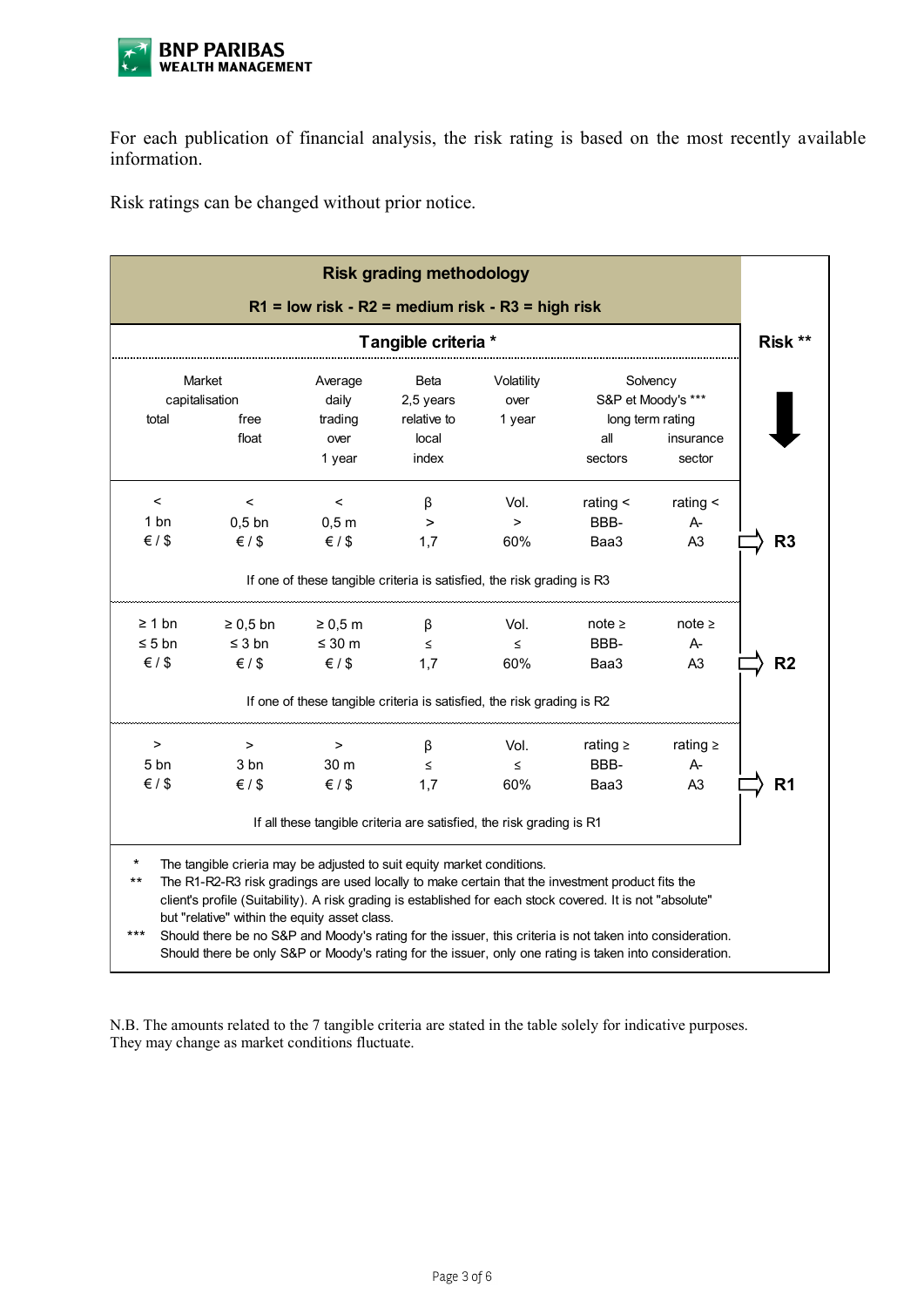

## **B. Target price**

The target price is the company's theoretical valuation, calculated on a per share basis.

A 12-month horizon is used for:

- European equities covered by BNP Paribas Wealth Management, by Exane BNP Paribas or by Kepler Cheuvreux
- Asian equities covered by BNP Paribas Securities Asia or by Macquarie Capital Limited.

An immediate (or short-term) horizon is used for:

North American (Canada & US) equities covered by Morningstar

In both cases (12-month or immediate horizons), target prices can be changed without prior notice.

#### **1- Valuation methods**

Equity analysts have a range of valuation methods at their disposal for establishing the target price and select that or those most pertinent for the stock, sector and country covered. The most commonly used methods are as follows:

a- Peer group ratios

For a stock, a peer group consists of the ratios of a single sector of activity (or of the corresponding sector indices) – arithmetic means or weighted averages can be used. The analyst picks out the most suitable ratio or ratios. In some cases, ratios may be compared with stocks that do not belong to the same sector, but have similarities, or to market indices, where appropriate. Examples of the most commonly used ratios:

| <b>Ratios</b>                                                                                                                                                                        |
|--------------------------------------------------------------------------------------------------------------------------------------------------------------------------------------|
| I - PER<br>$\vert$ - Price to Cash-Flow (P/CF) or Free Cash-Flow yield (%)<br>- Price to Book Value (P/BV) or Price to Net Asset Value (P/NAV)<br>- Dividend yield %<br>- EV / Sales |
| <b>EV / EBITDA</b><br>I - EV / EBIT<br>EV (Enterprise Value) = market capitalization + debt + minority intesrest + prefered shares - cash - cash<br>equivalents                      |

- b- Sum-of-the-parts method: sum of the valuations of a group's various businesses, using a specific method for each
- c- Discounted Cash Flows (DCF) model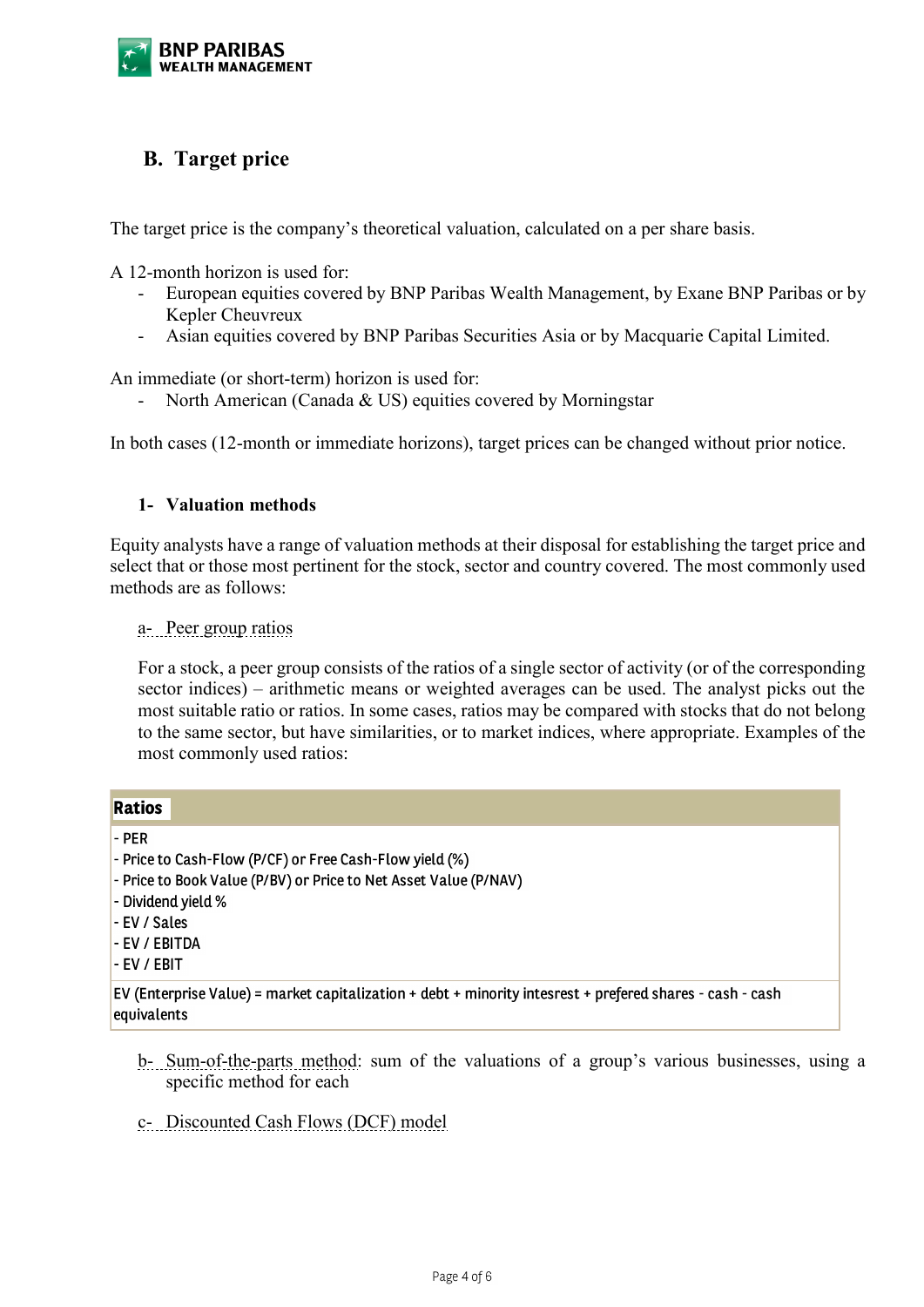

## **2- Updating of the target price**

The target price must be adjusted as soon as the analyst considers it necessary. There is no fixed frequency of update. Factors requiring a target price to be updated may include, but are not limited to:

- an announcement by the company (e.g. restructuring, merger or acquisition, capital transaction)
- release of sales or earnings figures (quarterly, interim, full-year)
- changes in the financial markets with an impact on the valuation
- changes in the outlook for the sector in which the company operates with an impact on the valuation
- changes in interest rates, exchange rates, commodity prices or any other factor with an impact on the valuation

## **C. System of recommendations**

#### **1- Definition**

The possible equity recommendations are as follows:

- Buy,
- Hold,
- Reduce,
- Sell.
- No Opinion,
- Conflict of interest

The published recommendation is "absolute" rather than "relative" to a sector, country or index. The recommendation is based on a stock's absolute (upside/downside) potential calculated as: **(target price - latest share price)/latest share price**

Market volatility can cause some disparity between the upside or downside potential observed on a given day and the recommendation published several days, weeks or months before.

Coverage can be halted (No Opinion) for organisational reasons: either temporarily (change of analyst or during the revision of a recommendation and/or target price) or definitively.

"Conflict of Interest" is indicated when the recommendation applies to equities listed on the Control Room's restricted list (BNP Paribas – CIB compliance), when BNP Paribas group is involved in the issuer's corporate action. This recommendation also applies to BNP Paribas share and the listed subsidiaries of the BNP Paribas group.

Recommendations are revised whenever the analyst deems it necessary. They are not updated at regular intervals. Regardless of their status, recommendations may be modified without advanced notice.